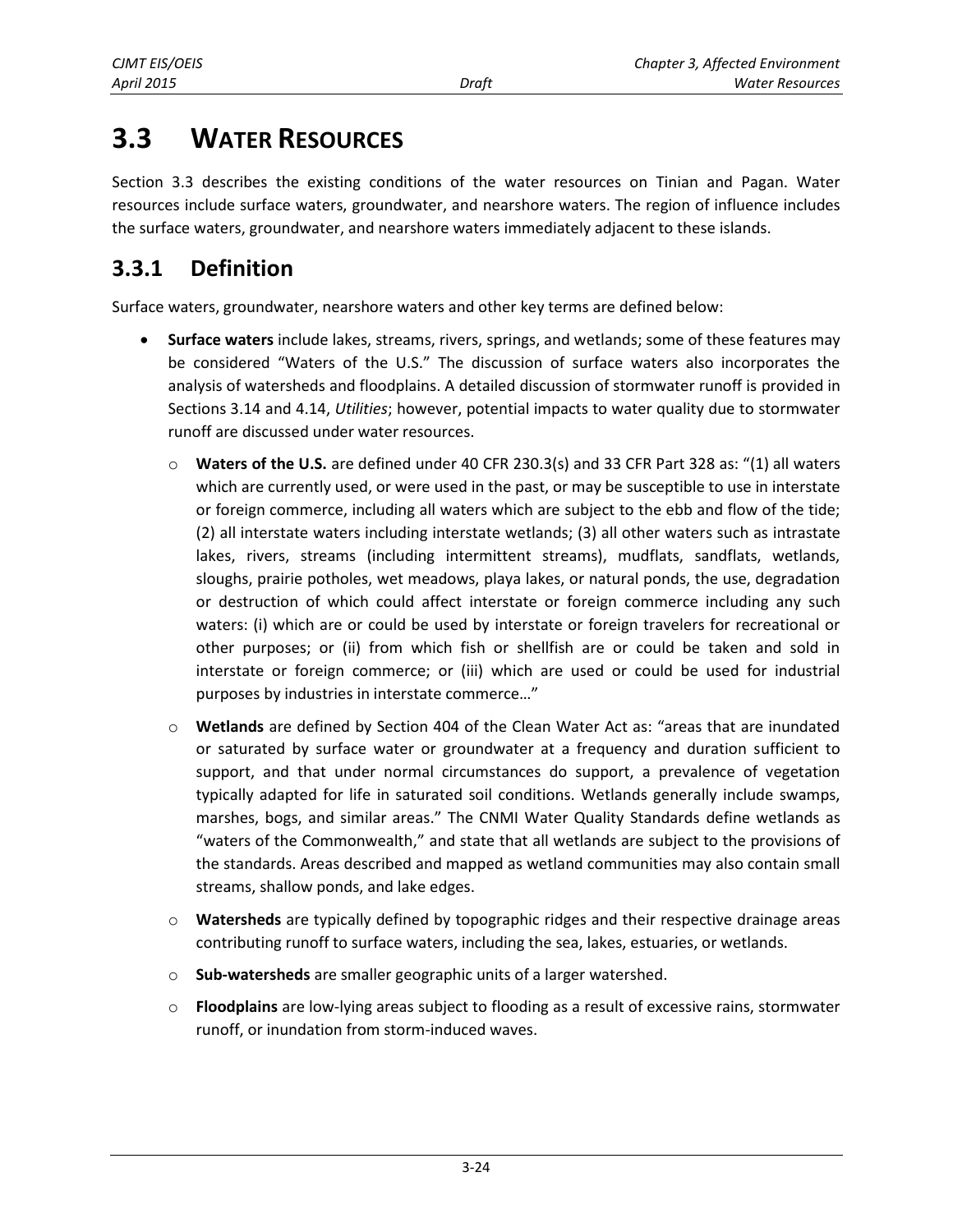- **Water Quality** describes the chemical and physical composition of water as affected by natural conditions and human activities.
- **Groundwater** is water beneath the ground surface in soil pore spaces and in the fractures of rock formations. An **aquifer** is an underground layer of water-bearing permeable rock or materials (gravel, sand, or silt) from which groundwater can be extracted using a well.
- **Nearshore waters** are all areas extending seaward from the coast out to a depth of 330 feet (100 meters).

# <span id="page-1-0"></span>**3.3.2 Regulatory Framework**

The U.S. Army Corps of Engineers, the U.S. Environmental Protection Agency, and the U.S. Maritime Administration are the primary federal agencies with jurisdiction over water resources. Within the CNMI, the CNMI Bureau of Environmental and Coastal Quality is the administrative authority for the Clean Water Act and some activities under Section 10 of the Rivers and Harbors Act. Federal and local regulations that serve to protect, conserve, and manage water resources are listed below.

# **3.3.2.1 Federal Regulation**

- Clean Water Act
	- o Section 401
	- o Section 402
	- o Section 404
- Water Pollution Control Act
- Fish and Wildlife Coordination Act
- Safe Drinking Water Act
- Coastal Zone Management Act
- Rivers and Harbor Act
	- o Section 10
- Energy Independence and Security Act
- Executive Order 11990, Protection of Wetlands
- Executive Order 11988, Floodplain Management

# **3.3.2.2 CNMI Regulation**

- CNMI Earthmoving and Erosion Control Regulations
- CNMI Wastewater Treatment and Disposal Rules and Regulations
- Water Quality Standards
- **•** Groundwater Recharge Requirements
- Drinking Water Regulations
- Well Drilling and Well Operation Regulations
- Northern Mariana Islands Administrative Code Chapter 65-120: Wastewater Treatment and Disposal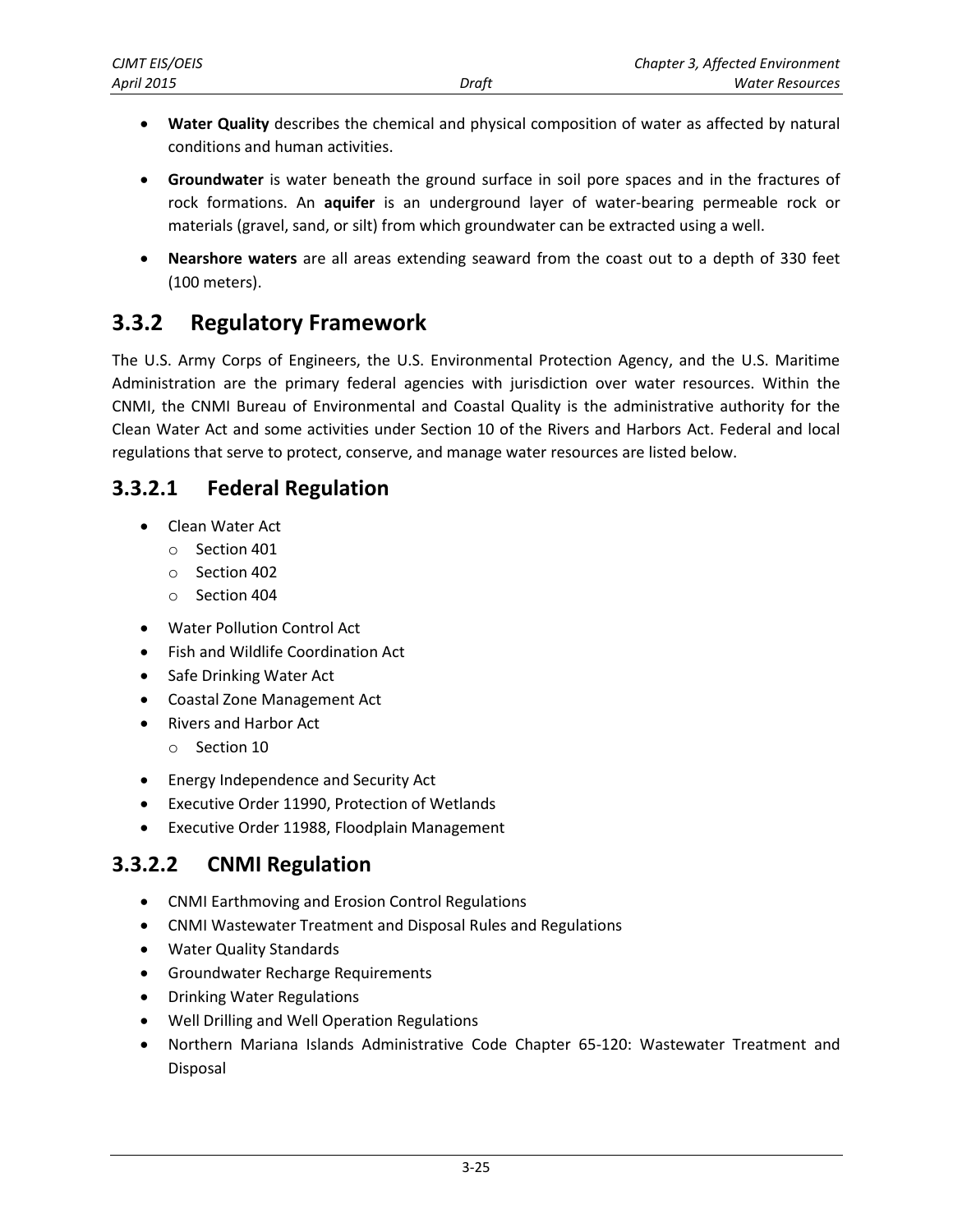A complete listing of applicable regulations is provided in Appendix E, *Applicable Federal and Local Regulations*.

# **3.3.3 Methodology**

Reports and studies prepared by or for the federal government, the CNMI government, and independent researchers that address natural resources (e.g., water, geology, biology) and infrastructure (e.g., utilities) on Tinian and Pagan were reviewed for information related to the existing condition of water resources. Federal and CNMI regulations were reviewed for regulations that serve to protect, conserve, and manage water resources (see [Section 3.3.2\)](#page-1-0). In addition, an aquifer study is underway to evaluate potential well capacity and existing water quality in notional well fields; well setbacks and potential for saltwater intrusion (the movement of saline water into freshwater aquifers); and man-made contaminant migration into notional well fields on Tinian. This study will provide information needed to design and space wells in the notional well field. Information from this study will be added to the Final Environmental Impact Statement (EIS)/Overseas Environmental Impact Statement (OEIS).

Water resources identified during the literature review which could be potentially affected by the proposed action are described below. The CNMI government performs regular water quality monitoring of Tinian's coastal waters. The results of recent nearshore water quality monitoring are summarized in [Section 3.3.4.3,](#page-11-0) *Nearshore Waters*. The CNMI government does not perform regular water quality monitoring of Pagan's coastal waters and does not perform water quality monitoring of surface waters or groundwater on either island. Information on nearshore water quality was summarized from the Mariana Archipelago Reef Assessment and Monitoring Program (Brainard 2012).

# **3.3.4 Tinian**

### **3.3.4.1 Surface Water Resources**

Rainfall on Tinian averages 83 inches (212 centimeters) per year (Water and Environmental Research Institute 2003), 58% of which typically occurs from July to November while only 14% typically occurs during the dry season from January to April (Department of the Navy [DoN] 2010a). Much of the precipitation on Tinian evaporates, transpirates, or percolates into openings in the limestone and volcanic rock beneath the thin soil surface (Gingerich 2002).

### **3.3.4.1.1 Surface Water Features**

There are three known inland water features within the Military Lease Area [\(Table 3.3-1](#page-3-0) and [Figure 3.3-](#page-4-0) [1\)](#page-4-0): (1) Lake Hagoi; (2) Mahalang Complex; and (3) Bateha Isolated Wetlands. Because Tinian is formed almost entirely of permeable limestone karst, there are few springs and no perennial (permanently flowing) streams. Drainage throughout most of Tinian is underground where rainwater generally percolates downward into porous rock (Doan et al. 1960), with the exception of during heavy rain events that occasionally result in stormwater runoff entering the surface and nearshore waters via short-lived ephemeral streams. Surface water features occur on Tinian in areas of impermeable clay that prevent infiltration of surface water, or at perched water tables (temporary pockets of groundwater located above unsaturated soil or rock, not connected to the permanent groundwater table). These areas are entirely dependent on rainfall as a water source for sustaining productivity and habitat quality.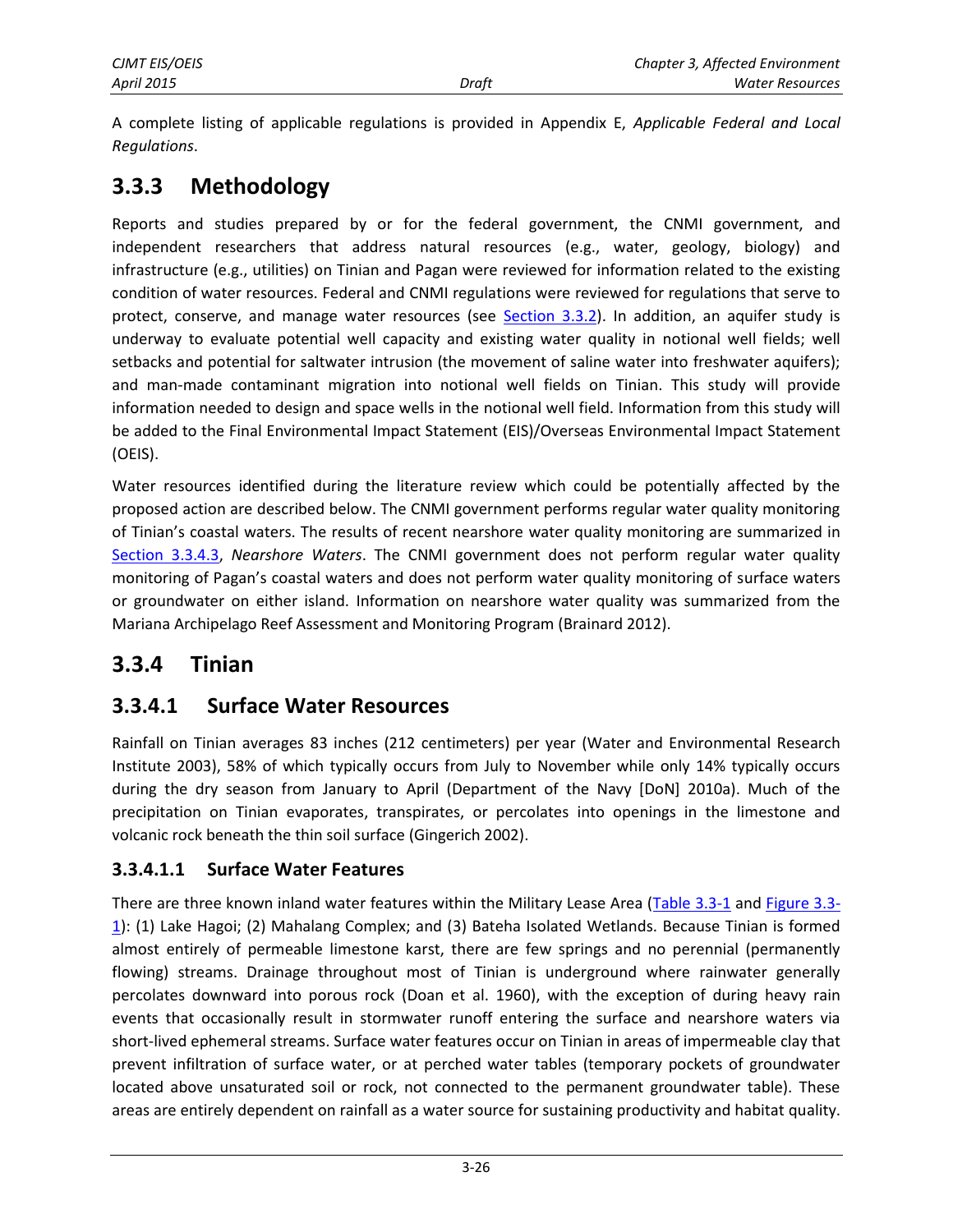Because the entire shoreline is either limestone cliffs and rocky outcrops or sand beach, there are no mangroves or coastal wetlands present.

**Table 3.3-1. Tinian Surface Water Features**

<span id="page-3-0"></span>

| <b>Name</b>                    | Description*                                                                                                                                                                                                                                                                                                                                                                                                                                                                                                                                                                                                                                                                                            | Area                                                                                                                                     |
|--------------------------------|---------------------------------------------------------------------------------------------------------------------------------------------------------------------------------------------------------------------------------------------------------------------------------------------------------------------------------------------------------------------------------------------------------------------------------------------------------------------------------------------------------------------------------------------------------------------------------------------------------------------------------------------------------------------------------------------------------|------------------------------------------------------------------------------------------------------------------------------------------|
| Lake Hagoi                     | Located on the northwest side of the Military Lease Area, Lake Hagoi is a<br>permanent partially-open-water complex. It is situated on a limestone terrace over<br>either an impervious layer or a perched water table. Lake Hagoi is dependent<br>entirely on rainfall as a water source; in periods of drought the water level drops<br>and the coverage of open water dramatically decreases (DoN 2010a). Since 2010, a<br>rapid reduction of open surface water has been observed (Wenninger 2012). Due<br>to sediment inflow, the open water area of Lake Hagoi is slowly transforming into a<br>marsh, completely covering emergent vegetation (AECOS, Inc. and Wil Chee<br>Planning, Inc. 2009). | 34 acres<br>(14 hectares)                                                                                                                |
| Mahalang<br>Complex            | Located within the north central portion of the Military Lease Area, Mahalang<br>comprises a cluster of craters and depressions, a subset of which pond water<br>during the wet season. The complex is located on a plateau in an area of<br>grasslands, tangantangan, and mixed secondary forest. Some of the features are<br>characterized as likely bomb craters from World War II activities (DoN 2013a).<br>Dominant vegetation within the craters consists of upland plant species, including<br>introduced grass mixed with various weedy vines and herbaceous plants.                                                                                                                           | Approximately<br>24 individual<br>sites; estimated<br>the two largest<br>features as<br>approximately<br>1.2 acres (0.5<br>hectare) each |
| Bateha<br>Isolated<br>Wetlands | Located within the central portion of the Military Lease Area, these features consist<br>of two shallow depressional areas that contain water during wet periods (U.S. Fish<br>and Wildlife Service 1996; DoN 2013a). They are broad depressions or "moats" that<br>have evolved as eroded clay and silt filled depressions in limestone bedrock (DoN<br>1997). Vegetation within and surrounding these features is dominated by<br>introduced species.                                                                                                                                                                                                                                                 | 1.5 acres<br>(0.6 hectare)<br>each                                                                                                       |

*\*Note:* Vegetation is described in Section 3.9, *Terrestrial Biology.*

#### **3.3.4.1.1.1 Wetlands Communities**

In support of the EIS/OEIS, all three surface water features were surveyed for wetland characteristics. Consistent with the definition of a wetland under the Clean Water Act, Lake Hagoi has hydric soils (soil which are permanently or seasonally saturated, resulting in anaerobic conditions), hydrophytic vegetation (plants adapted to life in water or waterlogged soils), and has surface water for most of the year (DoN 2013a). Vegetation within and surrounding the wetland is dominated by species native to Tinian. Based on the 2014 wetland surveys at the Mahalang Complex, one of the depressions (MD3) contains wetland vegetation and is a depressional isolated wetland [\(Figure 3.3-1\)](#page-4-0). Other sites surveyed at the Mahalang Complex (MC1, M7, MC2, M10, and M11) in 2014 did not contain wetland vegetation and are ephemeral surface waters. The 2014 wetland survey documented wetland vegetation at both sites within the Bateha Isolated Wetlands. [Table 3.3-2](#page-5-0) provides a summary of the surface water areas determined to maintain wetland characteristics. The survey report is provided in Appendix L, Wetland Study Report.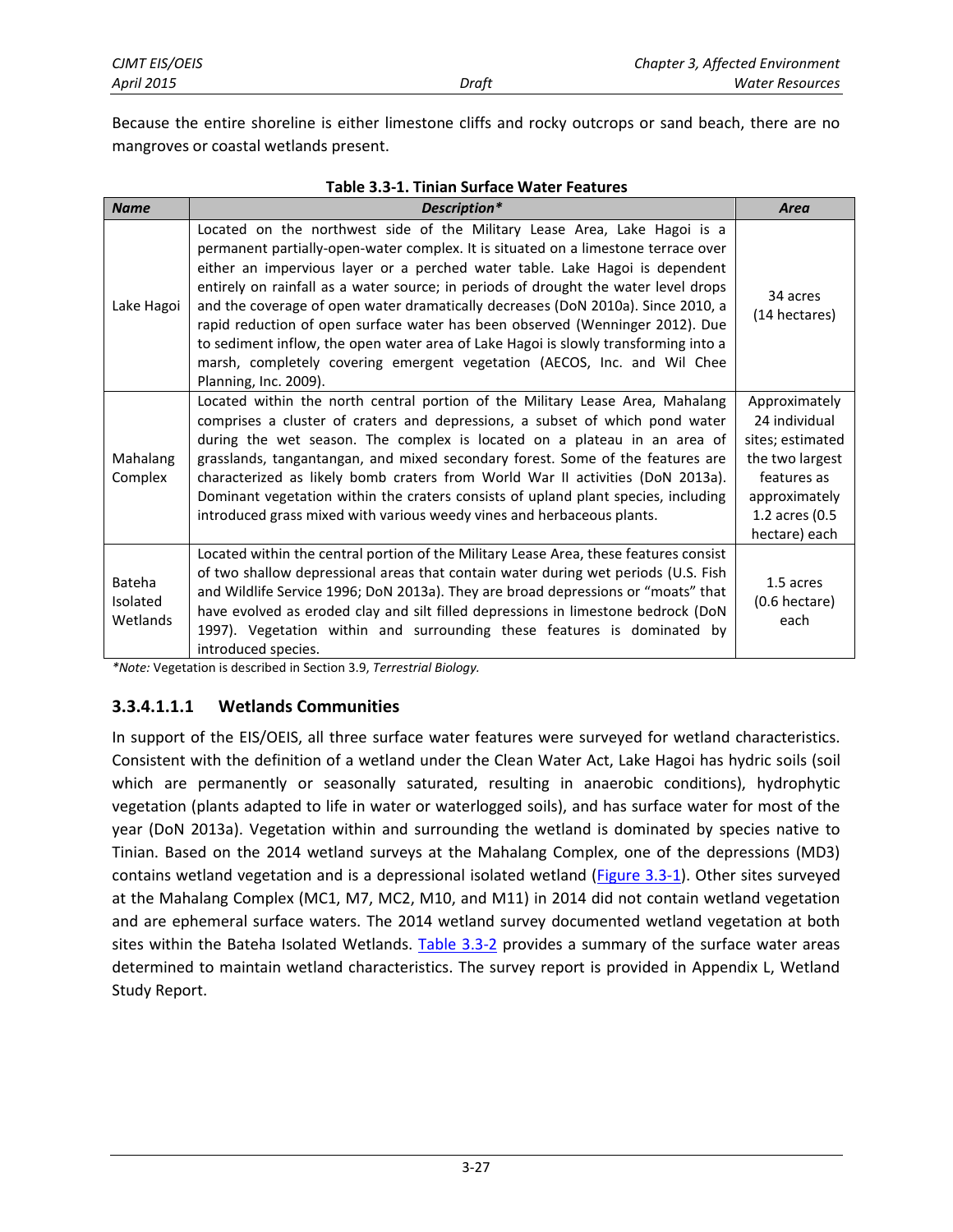<span id="page-4-0"></span>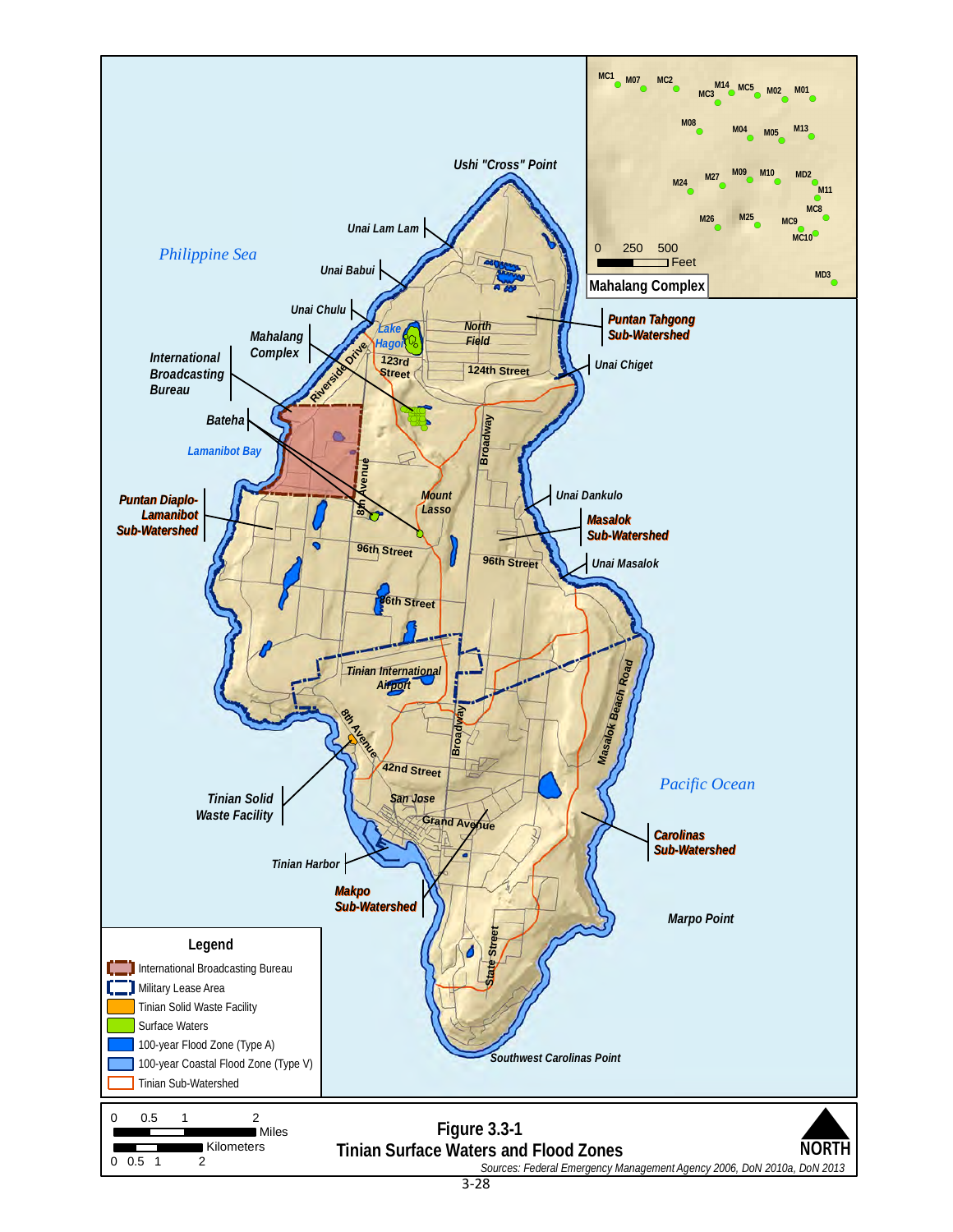<span id="page-5-0"></span>

| <b>Site</b>                                                                       | Presence of<br><b>Obligate Wetland</b><br><b>Vegetation</b>                                                                   | <b>Presence of</b><br><b>Hydrological</b><br><b>Conditions</b>                                   | <b>Test Pit and Presence of</b><br><b>Hydric Soils</b>                                                               | <b>Site</b><br><b>Connected</b><br>to Stream<br><b>System</b> | Ponded<br><b>Water</b><br>Present |
|-----------------------------------------------------------------------------------|-------------------------------------------------------------------------------------------------------------------------------|--------------------------------------------------------------------------------------------------|----------------------------------------------------------------------------------------------------------------------|---------------------------------------------------------------|-----------------------------------|
| Bateha BD1                                                                        | Yes:<br>Ipomoea aquatic<br>(minor)                                                                                            | Yes; depressional                                                                                | No. 1 - hydric soils<br>No. 2 - hydric soils<br>No. 3 - hydric soils<br>No. 4 - hydric soils<br>No. 5 - hydric soils | <b>No</b>                                                     | Yes                               |
| Bateha BD2                                                                        | Yes:<br>Ipomoea aquatic<br>(minor)                                                                                            | Yes; depressional                                                                                | No. $1 -$ no hydric soils<br>No. 2 - no hydric soils<br>No. 3 - no hydric soils<br>No. 4 - hydric soils present      | No                                                            | Yes                               |
| Mahalang MC1                                                                      | <b>No</b>                                                                                                                     | Yes; crater                                                                                      | No. 1 - hydric soils<br>No. 2 - hydric soils                                                                         | <b>No</b>                                                     | Yes                               |
| Mahalang M7                                                                       | water levels?)<br><b>No</b><br>Yes; crater<br>water levels?)                                                                  |                                                                                                  | No. 1 - no hydric soils (too<br>far upslope due to high<br>No. 2 - no hydric soils (too<br>far upslope due to high   | <b>No</b>                                                     | Yes                               |
| <b>Mahalang MC2</b>                                                               | No. 1 - no hydric soils (too<br>far upslope due to high<br><b>No</b><br>Yes; crater<br>water levels?)<br>No. 2 - hydric soils |                                                                                                  | <b>No</b>                                                                                                            | Yes                                                           |                                   |
| Mahalang M10                                                                      | <b>No</b><br>Yes; crater<br>water levels?)<br>No. 2 - hydric soils                                                            |                                                                                                  | No. 1 - no hydric soils (too<br>far upslope due to high                                                              | <b>No</b>                                                     | Yes                               |
| Mahalang M11                                                                      | <b>No</b>                                                                                                                     | Yes; depressional                                                                                | No. 1 - no hydric soils<br>No. 2 - no hydric soils                                                                   | <b>No</b>                                                     | No;<br>No saturated<br>grounds    |
| Yes:<br><b>Mahalang MD3</b><br>Ipomoea aquatic<br>Yes; depressional<br>(dominant) |                                                                                                                               | No. 1 - hydric soils<br>No. 2 - no hydric soils (too<br>far upslope due to high<br>water levels) | No                                                                                                                   | Yes                                                           |                                   |

#### **Table 3.3-2. Summary of Potential Wetlands of the Bateha and Mahalang Complexes**

*Note:* No. = number.

#### **3.3.4.1.1.2 Sub-watersheds**

The U.S. Department of Agriculture identified five sub-watershed areas on Tinian: Makpo Valley, Puntan Diaplo-Lamanibot, Carolinas, Masalok, and Puntan Tahgong. The designated sub-watershed areas are based on Island Resource Steering Committee concern areas, topography, and principal land uses. The Island Resource Steering Committee originated in 1991 and included government agencies and members of the Tinian community (U.S. Department of Agriculture 1994). Sub-watersheds areas are shown in [Figure 3.3-1.](#page-4-0) Contamination due to human activity has the potential to impact surface water and groundwater in these sub-watersheds. Examples of existing or past human activities/land uses which have the potential to contaminate water resources include: agriculture/crop production and harvesting; auto mechanic shops; vehicle fuel stations; fuel storage; cattle ranching; pesticide storage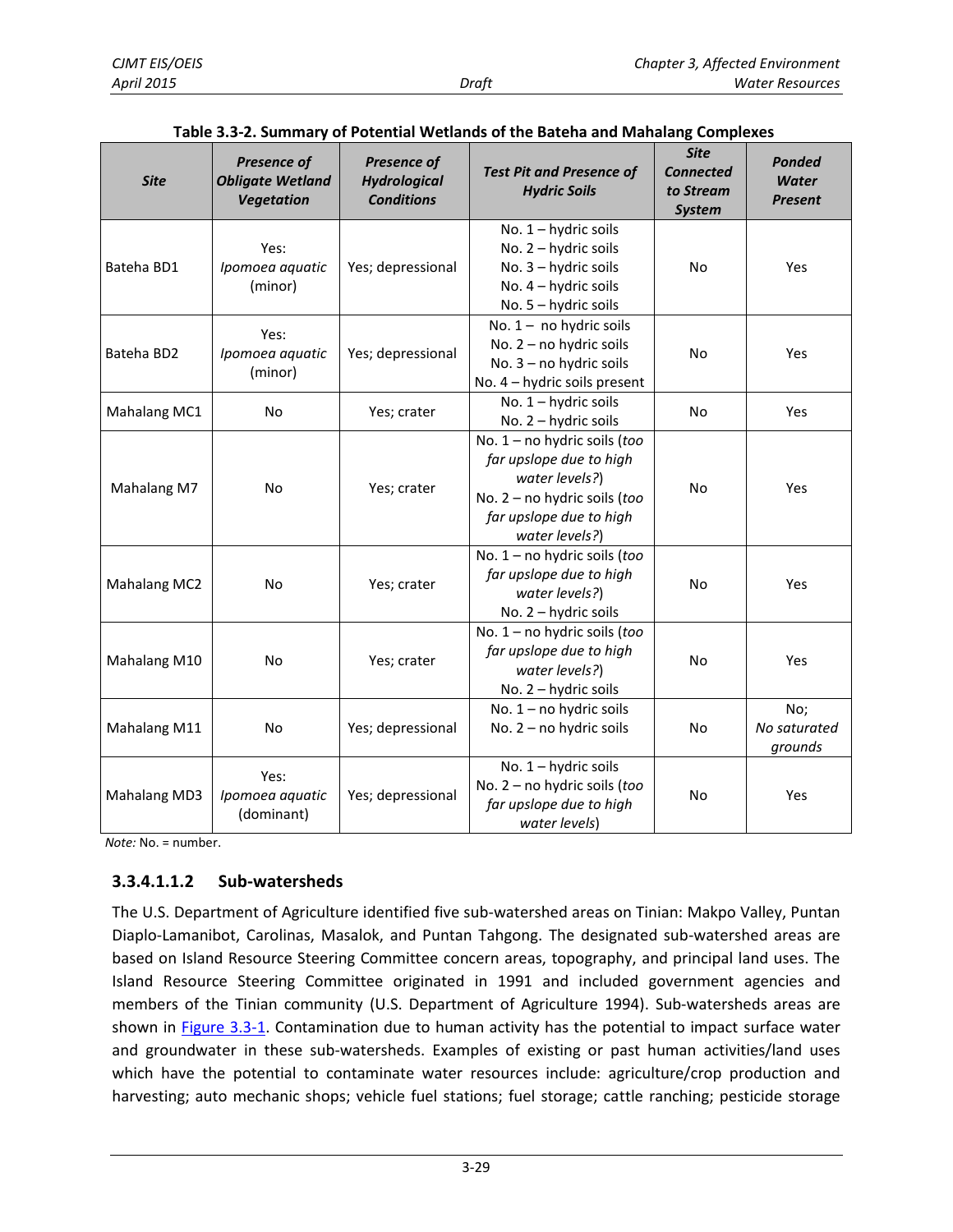and application; chemical storage; asphalt plant; landfill; grounds maintenance; and land disturbance/grading/construction. Details on historic and current sites of potential environmental concern are discussed in Section 3.16, *Hazardous Materials and Waste*.

**Puntan Tahgong Sub-watershed.** Located within the north end of the Military Lease Area, the Puntan Tahgong sub-watershed contains Lake Hagoi. It is the most disturbed of the Tinian sub-watersheds due to intensive sugar cane production prior to and during World War II; and due to nearly-complete vegetation clearing for runways and housing during World War II. The sub-watershed is underlain by porous limestone formations (primarily the Mariana Limestone) with small areas underlain by less permeable volcanic materials and more permeable beach deposits. Groundwater in Puntan Tahgong sub-watershed is vulnerable to surface contaminants due to the high permeability of the limestone substrate and the previous land use. Potential contaminants from World War II land uses and other historical land uses, as listed above, may still be present in Tinian's sub-watersheds (U.S. Department of Agriculture 1994).

**Puntan Diaplo-Lamanibot Sub-watershed.** The Puntan Diaplo-Lamanibot sub-watershed area includes the majority of the west side of the Military Lease Area, Tinian International Airport, and land south of Tinian International Airport. It supports secondary forest and portions of it are used for farming and ranching. The sub-watershed includes the location of the unlined Tinian municipal solid waste facility, and is therefore at risk for groundwater contamination due to that activity. The sub-watershed is underlain by porous limestone formations (primarily the Mariana Limestone) with small areas underlain by less permeable volcanic materials and more permeable beach deposits.

**Masalok Sub-watershed.** The Masalok sub-watershed is located largely within the east side of the Military Lease Area and is used mainly for livestock grazing. Residual contaminants from material storage during and following World War II and overgrazing are existing concerns for the Masalok subwatershed (DoN 2010a). The sub-watershed is underlain by porous limestone formations (primarily the Mariana Limestone).

**Makpo Valley Sub-watershed.** The Makpo Valley sub-watershed currently supplies all of the municipal potable water supply and a portion of the agricultural water supply for the island. A small portion of the sub-watershed is situated within the south-central side of the Military Lease Area and Tinian International Airport. This sub-watershed is primarily underlain by porous limestone formations (primarily the Mariana Limestone).

**Carolinas Sub-watershed.** The Carolinas sub-watershed supports limestone forest cliffs along the southeastern shoreline including a small portion of the southeastern end of the Military Lease Area. The watershed is underlain by porous limestone formations (primarily the Mariana Limestone).

### **3.3.4.1.2 Flood Zones**

The Federal Emergency Management Agency classifies areas that are likely to be inundated in a 100 year flood event as Flood Zone A. Areas along coasts subject to inundation by the 100-year flood event and with storm-induced wave hazards are classified as Flood Zone V. The Federal Emergency Management Agency has identified 19 isolated areas that are designated as Flood Zone A. These zones are located in areas including Hagoi, portions of North Field, Tinian International Airport, and Makpo Sub-watershed (Commander, U.S. Naval Forces Marianas 2004). The entire Tinian coastline extending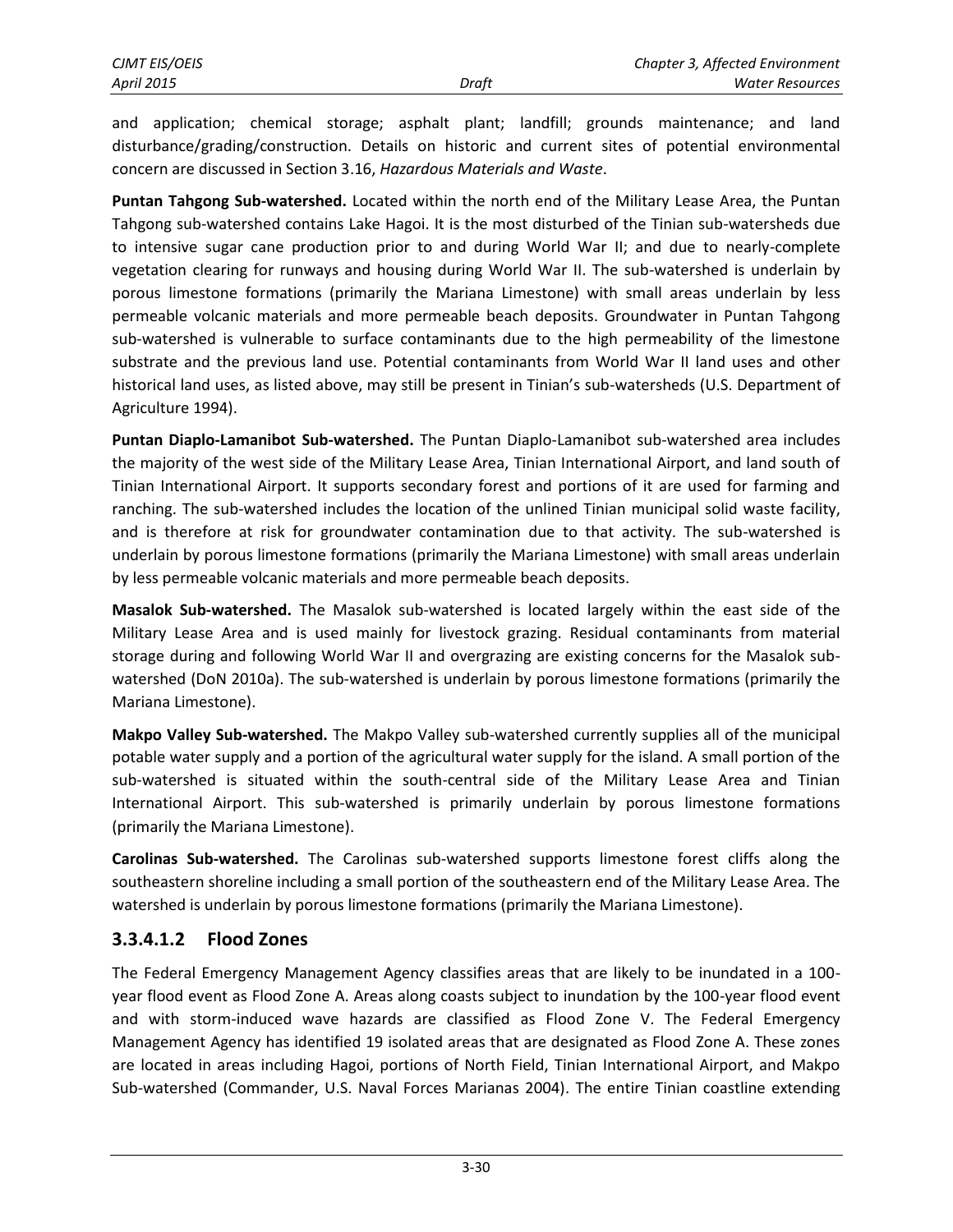| CJMT EIS/OEIS |       | Chapter 3, Affected Environment |
|---------------|-------|---------------------------------|
| April 2015    | Draft | Water Resources                 |

from approximately 400 feet (120 meters) offshore to the shoreline cliff face or to the inland limit of primary flat sand beaches along open coastlines is designated as Flood Zone V and may be subject to storm-induced wave hazards. Tinian flood zones are shown i[n Figure 3.3-1.](#page-4-0)

#### **3.3.4.1.3 Surface Water Quality**

The CNMI Water Quality Standards establish criteria designed to protect the designated uses for each classification of waters (i.e., coastal waters, fresh waters, and wetlands). Coastal water quality is discussed i[n Section 3.3.4.3,](#page-11-0) *Nearshore Waters.* Designated uses of fresh surface waters include: aquatic life, fish consumption, recreation, aesthetic enjoyment, and potable water supply. The CNMI Bureau of Environmental and Coastal Quality maintains a monitoring program for water quality. However, this monitoring program on Tinian is limited to coastal waters. To date, surface water quality data has not been assessed for the three known surface water features on Tinian and the CNMI Bureau of Environmental and Coastal Quality performs no regular monitoring of surface water quality (Bearden et al. 2012).

### **3.3.4.2 Groundwater Resources**

#### **3.3.4.2.1 Groundwater Availability**

Rainfall percolates rapidly downward into porous limestone rock and is the primary recharge source of fresh groundwater on Tinian (Doan et al. 1960). The average annual groundwater recharge for Tinian is estimated to be about 30 inches (76 centimeters) per year (Gingerich 2002). Groundwater is plentiful in Tinian's basal groundwater lens (lenses of fresh groundwater that floats on top of denser saltwater below) (Doan et al. 1960). This freshwater, Ghyben-Herzberg groundwater lens (fresh water that "floats" on top of saltwater forming a profile that has the appearance of a lens) is in both limestone and volcanic rocks, with the most important sources coming from limestone formations (Gingerich 2002). The interface between the freshwater and saltwater is a transition zone at a depth below sea level [\(Figure](#page-8-0)  [3.3-2](#page-8-0) and [Figure 3.3-3\)](#page-8-1). The portion of the lens that is used for potable water (i.e., with chloride concentrations less than 250 parts per million) is thickest in the North-Central Highland and Central Plateau and grows increasingly thinner approaching the coastline. See Appendix P, *Utilities Study*, for additional information about the Ghyben-Herzberg lens relationship. Tinian geologic units including Mariana and Tagpochau limestones are shown in Section 3.2, *Geology and Soils*, [Figure 3.2-3.](#page--1-0) The freshwater lens extends from a maximum recorded 3.42 feet (1.04 meters) above MSL to about 140 feet (42 meters) below MSL at its deepest point (Gingerich 2002). Groundwater table elevation contours and the general direction of groundwater flow are shown in [Figure 3.3-4.](#page-9-0)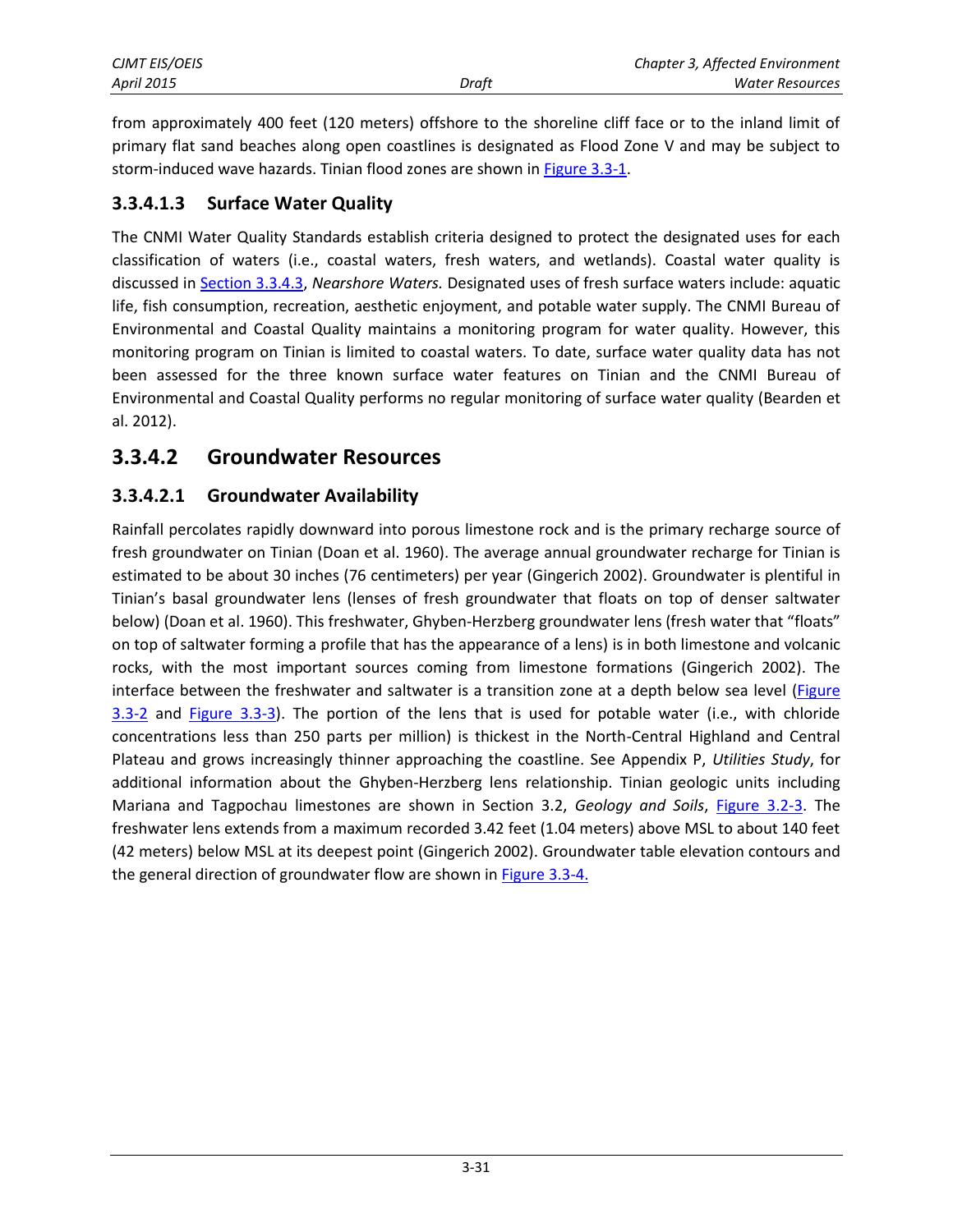

<span id="page-8-1"></span><span id="page-8-0"></span>Figure 3.3-2 Graphic Depiction of a Freshwater Lens above a Saltwater Wedge - Standard, **Vertical Pumping Well** 

*Note: This figure is intended as a simple representation of interface between the freshwater and saltwater.* 



**Figure 3.3-3 Graphic Depiction of a Freshwater Lens above Saltwater Wedge – Horizontal, Maui-Type Pumping Well** 

*Note: This figure is intended as a simple representation of interface between the freshwater and saltwater.*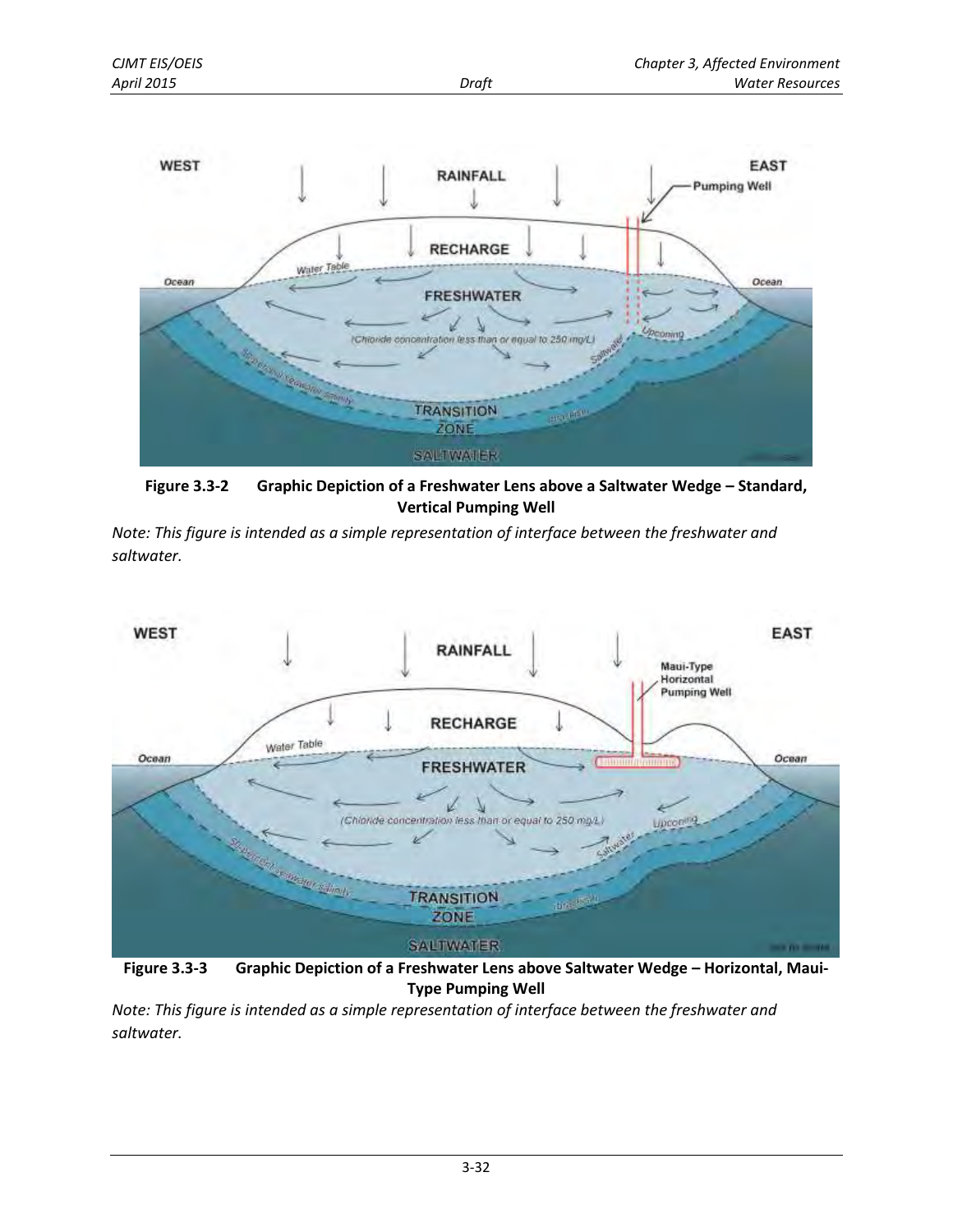<span id="page-9-0"></span>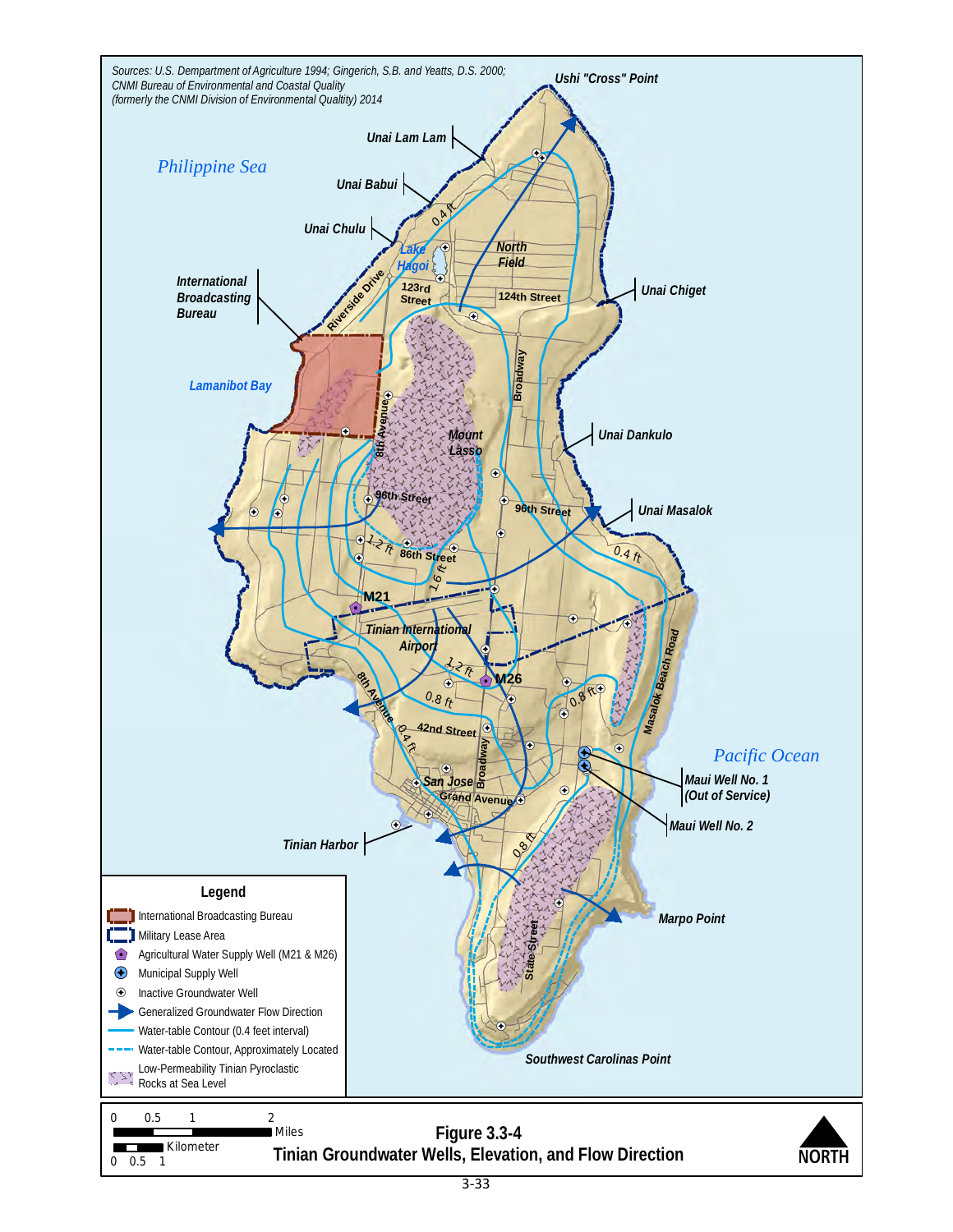The U.S. Environmental Protection Agency has not identified a sole-source aquifer (i.e., the principal source of drinking water) underlying Tinian. Per the CNMI *Wastewater Treatment and Disposal Rules and Regulations*, a Class I Aquifer Recharge Area is defined as an "area contributing surface infiltration to a geologic formation, or part of a formation, that is water bearing and which currently transmits, or is believed capable of transmitting water to supply pumping wells or springs." While not formally designated, based on this definition, the CNMI Bureau of Environmental and Coastal Quality considers all of Tinian a Class I Aquifer Recharge Area per the CNMI Rules and Regulations.

[Figure 3.3-4](#page-9-0) shows the locations of known groundwater wells. The Commonwealth Utilities Corporation public system extracts water from one horizontal Maui-type well (Maui Well #2) located in the Makpo sub-watershed (a Maui-type well has a horizontal collector trench constructed near the top of the water table). Before Maui Well #2 was put into service, the public system extracted water from Maui Well #1. Maui Well #1 is currently out of service due to old equipment and difficulty obtaining repair parts. See Appendix P, *Utilities Study*, for additional information on Tinian's public water system and discussion of the sustainable yield (the rate at which groundwater can be continuously withdrawn from an aquifer without impairing the quality or quantity of the pumped water or the environment) of Tinian's aquifers. In addition to pumping from Maui Well #2 for the public water system, water is currently pumped from two wells (rehabilitated by a private party) to fill containers for providing water to cattle, labeled M21 and M26 in [Figure 3.3-4.](#page-9-0)

Historically, the Japanese may have dug more than 100 wells during occupation of Tinian; most of which were reportedly abandoned and filled. The U.S. military constructed approximately 44 groundwater wells between 1944 and 1945 on the island for water supply for the U.S. military, including Maui Well #1. All of these wells were abandoned shortly after World War II. It is not known if (or how) these wells were properly closed when abandoned. A total of 33 wells were used for groundwater monitoring between 1993 and 1997 by the U.S. Geological Survey. Of the 33 wells, 16 were rehabilitated and 17 were newly developed for groundwater monitoring on the island. Rehabilitation involved retrieving the original pump and pipe, redrilling if necessary, cleaning out the hole to near the original depth, and installing new surface casings/well head features, if necessary.

The CNMI government owns Maui Well #1 and Maui Well #2. There are other wells located on Tinian that are used for groundwater monitoring, agricultural use, or have been abandoned.

### **3.3.4.2.2 Groundwater Quality**

While it is not currently a problem, Tinian has the potential for high chloride levels in groundwater due to seawater intrusion into the freshwater lens from excessive pumping (Gingerich 2002). The secondary drinking water standard for chloride is set at concentrations less than or equal to 250 parts per million. Chloride concentrations at the municipal water well (i.e., Maui Well #2) range from 160 to 220 parts per million, with an average of 180 parts per million; notably close to the secondary drinking water standard (i.e., non-mandatory drinking water quality standards for aesthetic considerations, such as taste, color, and odor) (U.S. Army Corps of Engineers 2003). [Table 3.3-3](#page-11-1) summarizes recent data.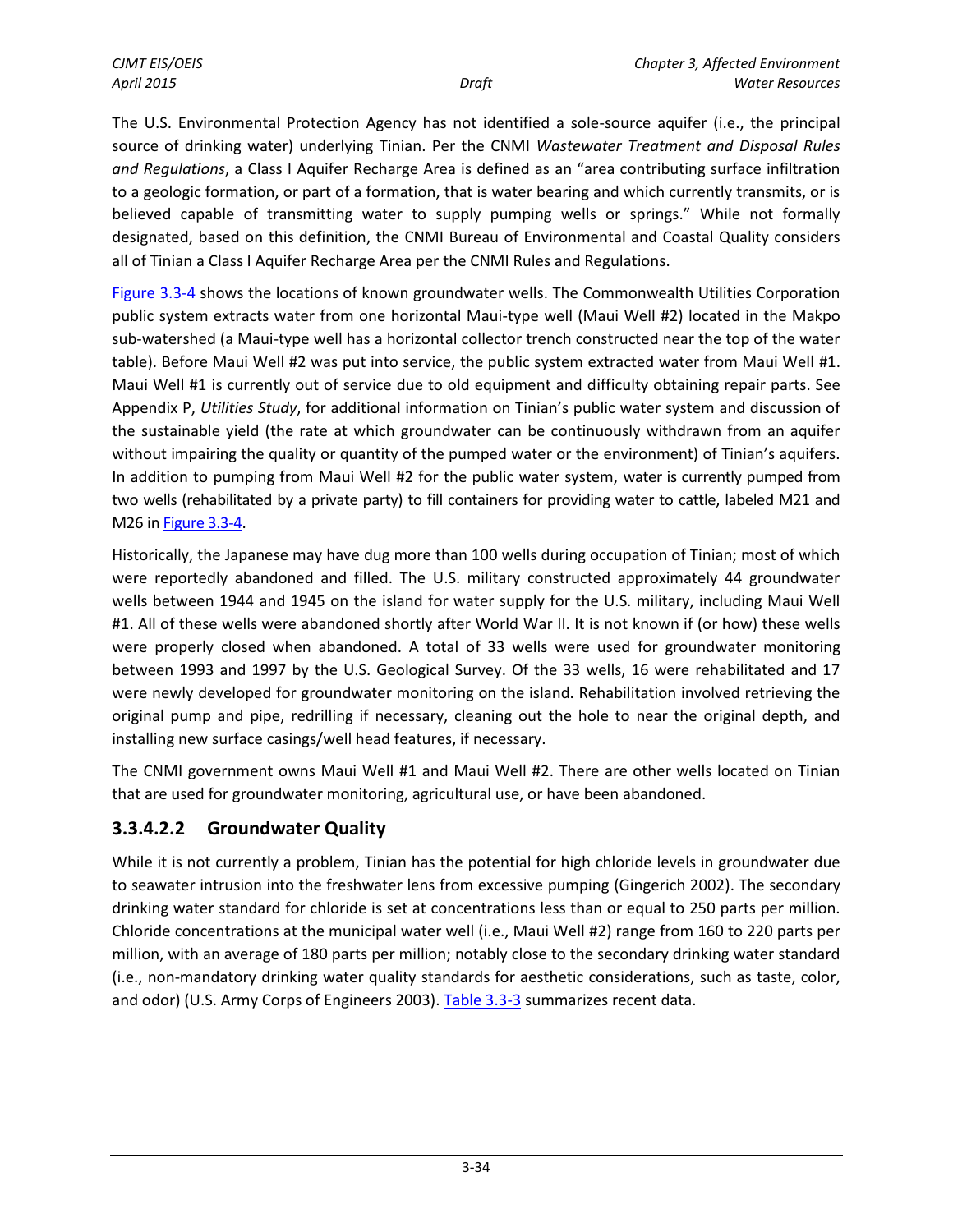<span id="page-11-1"></span>

| Well $#$     | <b>Chloride Concentrations Observed (ppm)</b> |                         |  |  |  |
|--------------|-----------------------------------------------|-------------------------|--|--|--|
|              | 2011                                          | Mean 203, Range 195-210 |  |  |  |
| Maui Well #2 | 2012                                          | Mean 196, Range 175-223 |  |  |  |
|              | 2013                                          | Mean 190, Range 172-217 |  |  |  |

**Table 3.3-3. Tinian – Tinian Municipal Well Water Quality** 

*Note:* ppm= parts per million.

Surface activities (e.g., sewage spills, leachate from septic systems, and polluted stormwater runoff percolation) can also contaminate groundwater aquifers. As discussed in Section 3.14, *Utilities*, the Tinian existing solid waste facility consists of an unlined, open disposal site located about 0.5 mile (0.8 kilometer) north of San Jose on the west side of  $8<sup>th</sup>$  Avenue (see [Figure 3.3-1\)](#page-4-0). The solid waste facility is believed to have been in use since 1944 and may contain World War II-era military waste, as well as municipal solid waste generated on Tinian. No trash pickup service is available on Tinian; therefore, residents take their municipal waste to the Tinian solid waste facility for disposal. The CNMI commercial entities (administrative offices, hotels, restaurants, etc.) including the Tinian Dynasty Hotel and Casino, transport their waste to the municipal solid waste facility as well. The facility does not comply with the Resource Conservation and Recovery Act Subtitle D regulations applicable to municipal solid waste landfills (40 CFR 258) and may be a source of groundwater contamination. It is not known if groundwater in the vicinity of the solid waste facility has been contaminated, but standard contaminants for municipal waste have not been detected in groundwater extracted for municipal water supply at Maui Well #1 and #2.

### <span id="page-11-0"></span>**3.3.4.3 Nearshore Waters**

Nearshore waters around Tinian are designated Class AA by the CNMI Bureau of Environmental and Coastal Quality, except for the nearshore waters of Tinian Harbor that are designated Class A. Class AA designation means these waters should remain in their natural pristine state with an absolute minimum of pollution or alteration of water quality from human related sources or actions. Class A designation waters under the jurisdiction of the CNMI Bureau of Environmental and Coastal Quality are protected for their recreational use and aesthetic enjoyment. Other uses of Class A waters are allowed as long as they are compatible with the protection and propagation of fish, shellfish, wildlife, and limited body contact recreation. Sewage outfalls, sewer collection overflows, sedimentation from unpaved roads and development, urban runoff, reverse osmosis brine discharges, and agriculture are the most significant stressors on the CNMI's marine water quality (Bearden et al. 2010). As discussed above, the Tinian municipal solid waste facility does not comply with the Resource Conservation and Recovery Act Subtitle D regulations and could be a source of nearshore water contamination. However, the solid waste facility was not identified as a source of contamination or a significant stressor to marine water quality (Bearden et al. 2012).

Beginning in 2004, the CNMI water quality for coastal waters has been assessed and reported once every 2 years in terms of water body segments based on established, named CNMI sub-watershed units (Bearden et al. 2012). As presented in Appendix I of the CNMI Bureau of Environmental and Coastal Quality's 2012 Water Quality Assessment Report (Bearden et al. 2012), the coastal waters of the Masalok, Makpo Valley, Puntan Diaplo-Lamanibot, and Puntan Tahgong sub-watersheds were listed as impaired by one or more pollutants during and the 2004, 2006, 2008, 2010, and 2012 reporting cycles. Masalok sub-watershed was reported as impaired by orthophosphate for the 2004 reporting cycle (20%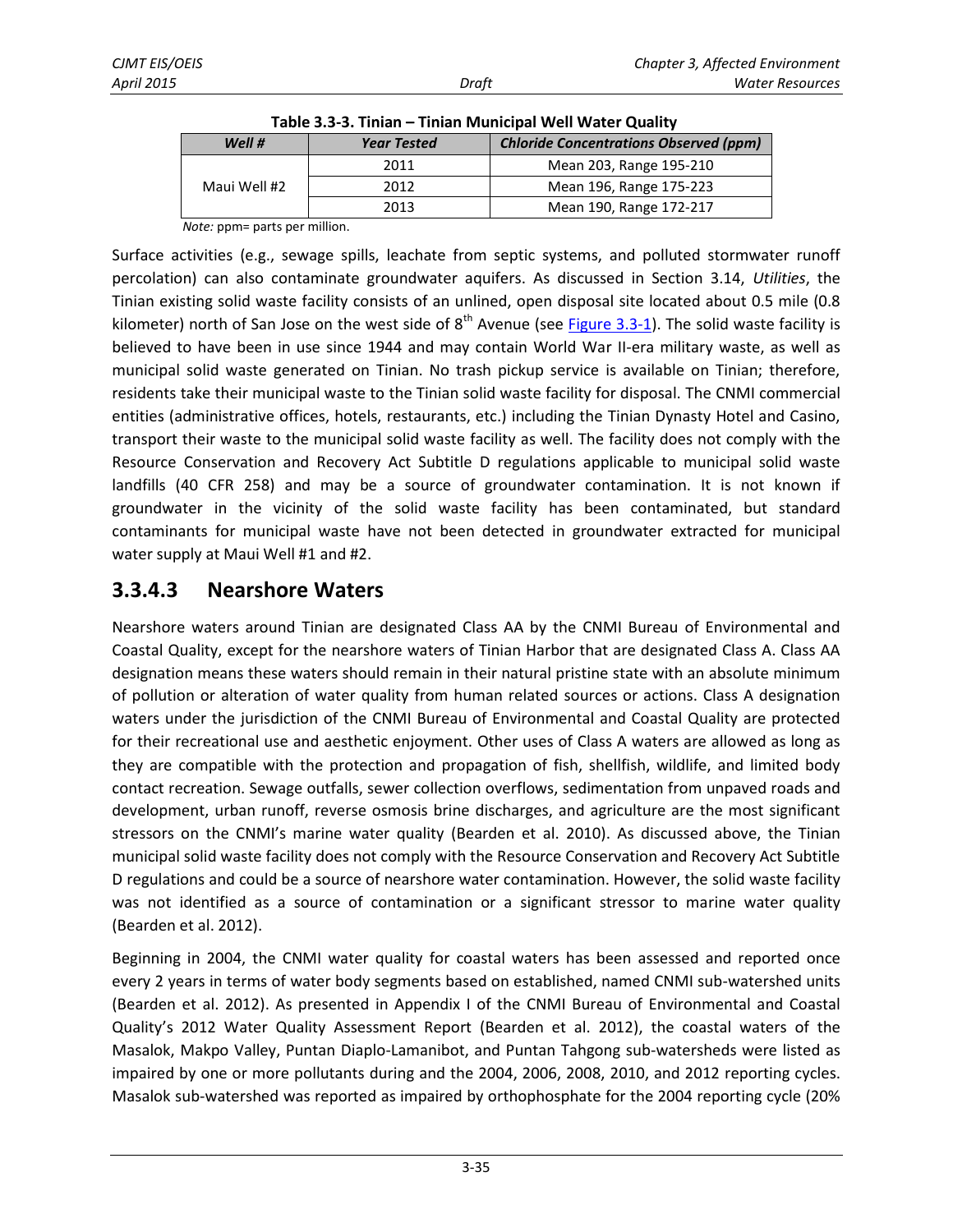|       | Chapter 3, Affected Environment |
|-------|---------------------------------|
| Draft | Water Resources                 |

*CJMT EIS/OEIS Chapter 3, Affected Environment April 2015 Draft Water Resources* 

of the net reporting period). Makpo Valley sub-watershed was reported as impaired by enterococci bacteria, dissolved oxygen, biocriteria, and orthophosphate for the 2004, 2006, 2010 and 2012 reporting cycles (80% of the net reporting period). Puntan Diaplo-Lamanibot sub-watershed was reported as impaired by enterococci bacteria and orthophosphate for the 2004 and 2012 reporting cycles (40% of the net reporting period). Puntan Tahgong sub-watershed was reported as impaired by biocriteria and orthophosphate for the 2004 and 2006 reporting cycles (40% of the net reporting period). Only Makpo Valley and Puntan Diaplo-Lamanibot were listed as impaired during the 2012 assessment and reporting cycle[. Table 3.3-4 p](#page-12-0)rovides a summary of the impaired Tinian coastal waters.

<span id="page-12-0"></span>

| Sub-watershed              | <b>Pollutant(s)</b>                                                 | <b>Source</b>                                          | <b>Year Listed</b>           |
|----------------------------|---------------------------------------------------------------------|--------------------------------------------------------|------------------------------|
| Masalok                    | orthophosphate                                                      | unknown                                                | 2004                         |
| Makpo                      | enterococci,<br>dissolved oxygen,<br>biocriteria,<br>orthophosphate | unknown,<br>on-site treatment<br>systems, urban runoff | 2012<br>2010<br>2006<br>2004 |
| Puntan<br>Diaplo-Lamanibot | enterococci,<br>orthophosphate                                      | unknown                                                | 2012<br>2004                 |
| Puntan Tahgong             | biocriteria,<br>orthophosphate                                      | unknown                                                | 2006<br>2004                 |

*Source:* Bearden et al. 2012; APPENDIX II: Detailed 305b Listing of the CNMI Waters; Table II-5 Category 5: Coastal Waters Impaired by Pollutants (Total Maximum Daily Load Required).

The Makpo sub-watershed includes both Tinian's commercial harbor and its population center (San Jose). The absence of wastewater collection and treatment systems, stormwater quality treatment and erosion controls are existing concerns for the Makpo Valley sub-watershed. Makpo Valley subwatershed coastal waters have been listed as impaired based on bacterial, nutrient, dissolved oxygen, and biological criteria. The sources of pollution include on-site treatment systems and urban runoff, as well as unidentified sources (B. Bearden, Consolidated Utilities Corporation, personal communication, December 4, 2012).

As part of the Mariana Archipelago Reef Assessment and Monitoring Program the National Oceanic and Atmospheric Administration, National Marine Fisheries Service conducted shallow-water conductivity, temperature, and depth casts in nearshore waters surrounding Tinian in August 2003, September 2005, and May 2007. Across all sample years and locations, at a depth of 33 feet (10 meters) water temperatures ranged from 82.71 to 85.86 degrees Fahrenheit (28.17 to 29.92 degrees Celsius) and salinity ranged from 34.22 to 34.60 practical salinity units. In 2003 cooler temperatures and higher salinity were recorded around the northeast end of Tinian relative to other areas of the island. In 2005 and 2007 spatial comparison suggest an east to west gradient in water properties, with warmer, more saline, and less turbid waters along the western half of the island compared to the eastern half (Brainard 2012).

In 2005 and 2007 water samples were collected to measure chlorophyll-*a*, total nitrogen, nitrate, nitrite, phosphate, and silicate levels. Measures of chlorophyll-*a*, nitrogen, nitrate, and nitrite concentration were lower in 2007 than in 2005. Phosphate and silicate concentration were higher in 2007 than in 2005. In 2005 all measured parameters showed higher concentrations in the southwest region of the island and total nitrogen was 4 times higher in the southwest as compared to other regions of the island.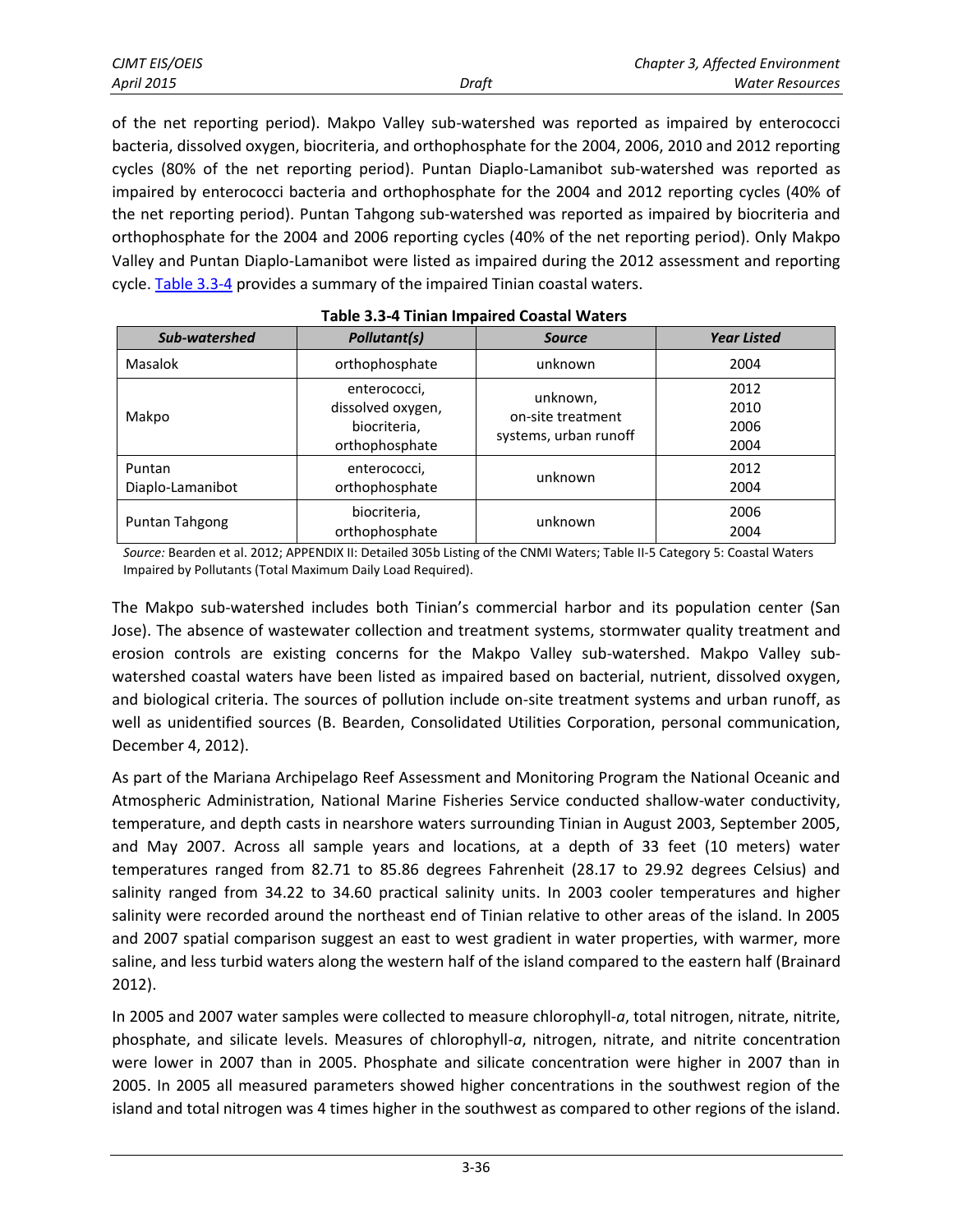Again in 2007 the highest concentration of nutrients was in the north regions of the island. However, in 2007 the highest chlorophyll-*a* values were in the southwest region (Brainard 2012).

### **3.3.5 Pagan**

### **3.3.5.1 Surface Water Resources**

#### **3.3.5.1.1 Surface Water Features**

Average annual rainfall on Pagan is 70 to 80 inches (178 to 203 centimeters). Surface water features on Pagan include two lakes: Laguna Sanhiyon and Laguna Sanhalom, shown in [Figure 3.3-5,](#page-14-0) and springs found across the island. There are no permanent rivers or streams on the island. Though surface water drainage has not been studied, it is thought that most of the infiltrating rainwater percolates rapidly to a large basal fresh groundwater body; however, no testing has been conducted to confirm this (CNMI Office of Transition Studies and Planning 1978).

Laguna Sanhiyon (commonly known as Lower Lake) is an approximately 40-acre (16-hectare) brackish water lake on the western shore. The lake has a maximum depth of approximately 65 feet (20 meters) (CNMI Office of Transition Studies and Planning 1978). A sand bar composed of marine tuffs and basaltic sand separates the lake from the ocean (Photo 3.3-1). During storms, waves occasionally over top the sand bar (CNMI Office of Transition Studies and Planning 1978). A small tidally mediated freshwater wetland area is located on the north end of Laguna Sanhiyon (Polhemus 2010).



**Photo 3.3-1. Laguna Sanhiyon and Sand Bar Separating the Lake from the Ocean**

Laguna Sanhalom (commonly known as Upper Lake or Inner Lake) is a 43-acre (17-hectare) brackish lake at the foot of Mount Pagan. The lake has a maximum depth of about 75 feet (23 meters), reaching a depth of 65 to 70 feet (20 to 21 meters) below sea level (CNMI Office of Transition Studies and Planning 1978).

Watershed areas on Pagan have not been designated. Due to the generally high permeability and infiltration rates of surficial volcanic materials on Pagan, the contribution of stormwater runoff to recharge Pagan's major surface water bodies (Laguna Sanhalom and Laguna Sanhiyon) is minimal as compared to the contribution from groundwater (Doan et al. 1960). During their 3-month long field investigation of the island, Doan et al. (1960) did not observe any stream formations, even during moderately heavy rain events. However, Doan et al. 1960 did mention that some surface runoff on steep slopes and cliffs was observed during and following the rain events, which suggests that stormwater runoff does enter the surface waters in some areas and during some storm events. This runoff is expected to form channelized flow from heavy rainfall. In addition sub-surface flow from higher elevations within and around the volcano is also believed to influence these surface waters.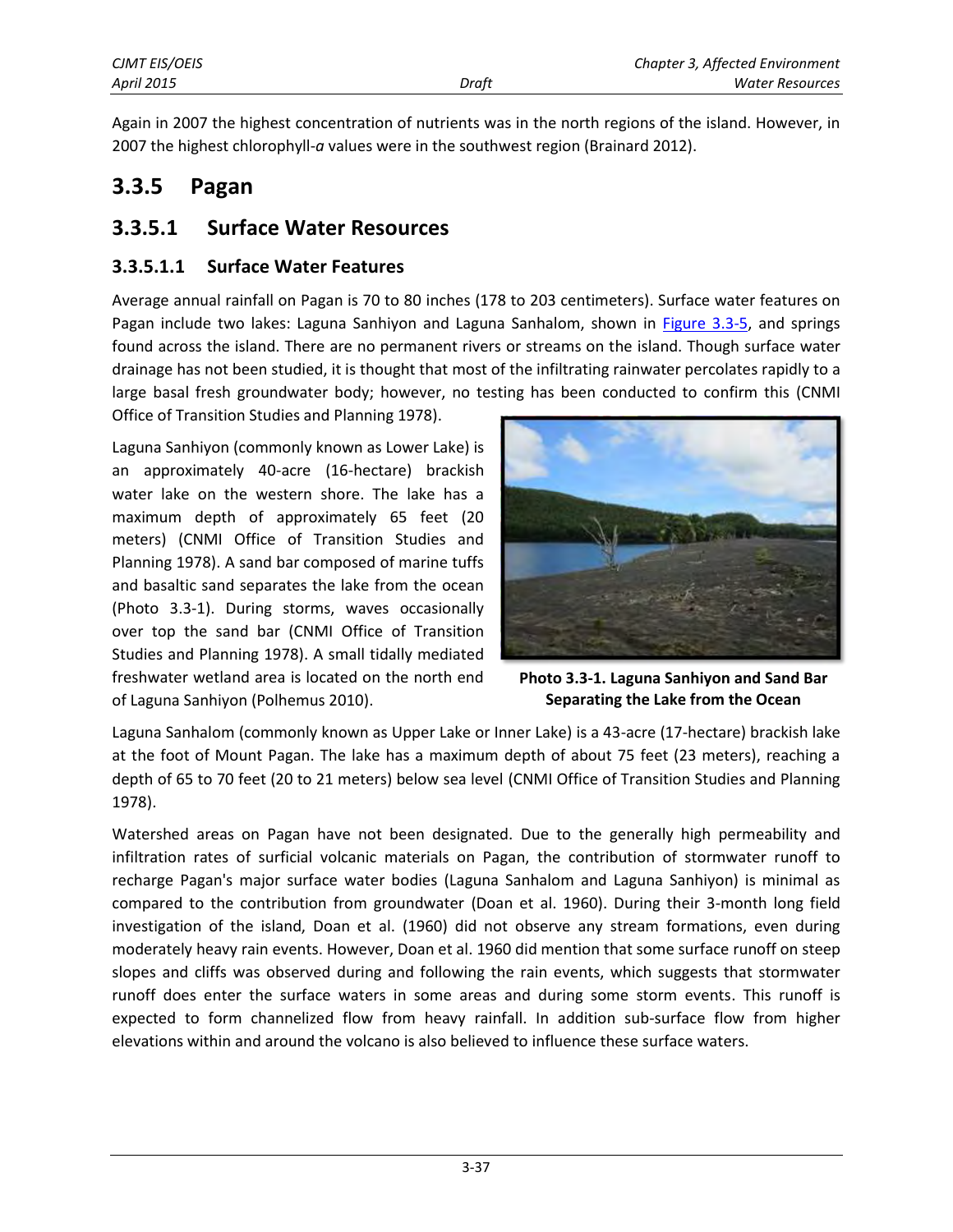<span id="page-14-0"></span>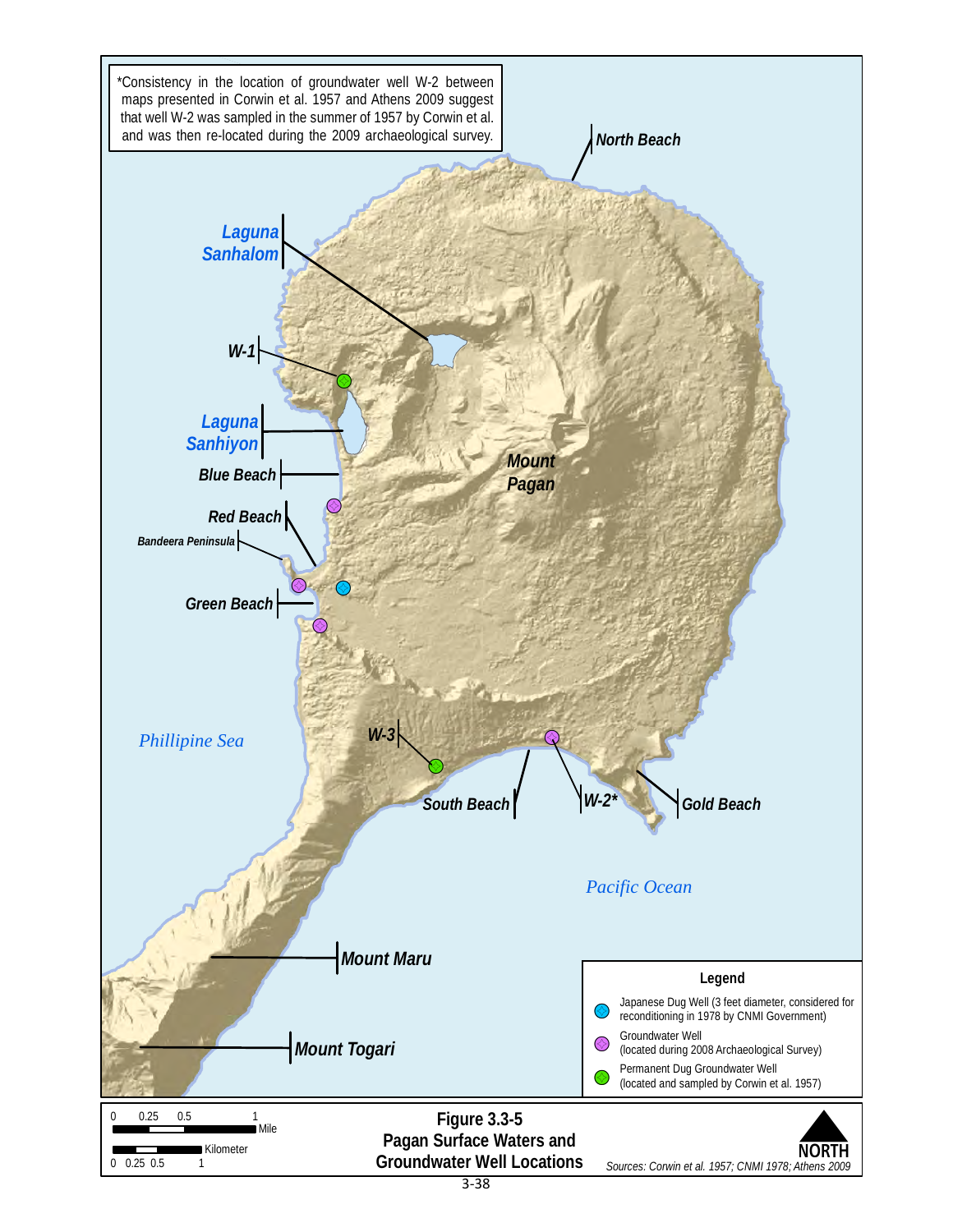#### **3.3.5.1.2 Flood Zones**

No flood zone data are available for Pagan.

#### **3.3.5.1.3 Surface Water Quality**

As described in Section 3.2, *Geology and Soils*, the island's forests and grasslands have been "severely overgrazed" due to the abundance of feral cattle, goats, and pigs that have done considerable damage to island vegetation (Cruz et al. 2000; Kessler 2011). This overgrazing has resulted in large open areas susceptible to soil erosion.

Water quality of both lakes has never been fully assessed and is not actively monitored by the Bureau of Environmental and Coastal Quality due to the remoteness of the island (Bearden et al. 2012). However, water quality samples from the lakes were collected by the U.S. Geological Survey in 1983 and 2001 (U.S. Geological Survey 2014). The data are presented i[n Table 3.3-5.](#page-15-0)

<span id="page-15-0"></span>

| <b>Surface Water Body</b> | <b>Sample Date</b> | <b>Dissolved</b><br><b>Solids</b><br>(mg/L) | <b>Nitrate</b><br>(mg/L) | <b>Ammonia</b><br>$(mg/L)$ as<br>NH <sub>4</sub> | <b>Phosphorus</b><br>$(mg/L \, as \, P)$ | Sodium<br>(mg/L) | <b>Chloride</b><br>(mg/L) |
|---------------------------|--------------------|---------------------------------------------|--------------------------|--------------------------------------------------|------------------------------------------|------------------|---------------------------|
| Laguna Sanhiyon           | 3/12/1983          | 12400                                       |                          |                                                  |                                          | 3500             | 7000                      |
| Laguna Sanhiyon           | 5/25/2001          | 13200                                       | 0.221                    | 0.032                                            | 0.003                                    | 3890             | 7260                      |
| Laguna Sanhalom           | 3/12/1983          | 6380                                        |                          |                                                  |                                          | 1800             | 3500                      |
| Laguna Sanhalom           | 5/24/2001          | 4230                                        | 0.221                    | 0.052                                            | 0.004                                    | 1040             | 1910                      |

Notes: mg/L = milligrams per liter; P = phosphorous; NH<sub>4</sub> = Ammonia; - = not analyzed.

Laguna Sanhiyon has a salinity of about half that of the ocean. Although biological contamination (elevated fecal coliform) of surface waters caused by migration of bacteria from animal waste through the hydrologic system of the island has been documented (CNMI Office of Transition Studies and Planning 1978), surface water samples collected from the lakes and springs above the upper lake by the U.S. Geological Survey in 1983 (U.S. Geological Survey 2014) were below the U.S. Environmental Protection Agency's recommended fecal coliform criterion (U.S. Environmental Protection Agency 1976).

Surface water samples collected from Laguna Sanhalom by the U.S. Geological Survey in 1983 and 2001 (U.S. Geological Survey 2014) indicate that the water is brackish with a salinity about 4 to 6 times the potable drinking water standard (CNMI Office of Transition Studies and Planning 1978). The mixing of saltwater may occur through vents, faults, and the bedrock substrate. Nitrogen-based compounds in samples from the U.S. Geological Survey data were below detectable levels, as were phosphates. Sulfate and silica concentrations were elevated in the 2001 samples for the lakes. Elevated concentrations of rare dissolved metals and metalloids in the 2001 sample from the lower lake are likely the result of the weathering young volcanic deposits on the island (U.S. Geological Survey 2014). Water from both lakes is not considered a viable potable source. [Table 3.3-6](#page-16-0) summarizes the 1983 and 2001 surface water data.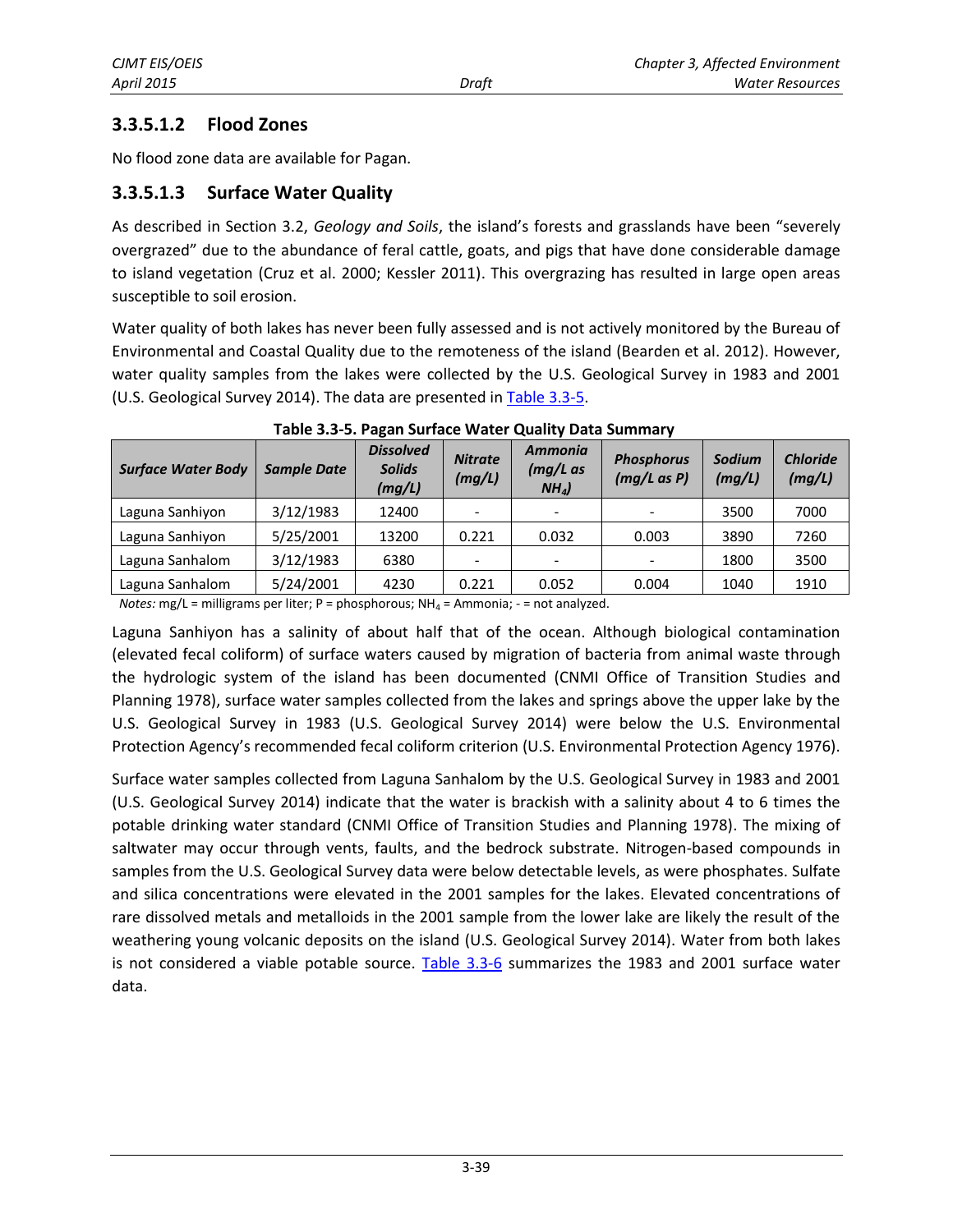<span id="page-16-0"></span>

| Table 5.5-6. Pagan Surface Water Quality Sample Report<br><b>Site Name</b> |                          | Laguna Sanhiyon          | Laguna Sanhalom          |                          |  |
|----------------------------------------------------------------------------|--------------------------|--------------------------|--------------------------|--------------------------|--|
| <b>Sample Date</b>                                                         | 3/12/1983                | 5/25/2001                | 3/12/1983                | 5/24/2001                |  |
| <b>Sample Time</b>                                                         | 4:10 PM                  | 11:30 AM                 | 3:45 PM                  | 12:55 PM                 |  |
| Total nitrogen, water, filtered, mg/L                                      |                          | < 0.21                   |                          | < 0.20                   |  |
| Organic nitrogen, water, filtered, mg/L                                    |                          | E 0.13                   |                          | < 0.15                   |  |
| Ammonia, water, filtered, mg/L as nitrogen                                 | $\overline{\phantom{a}}$ | E 0.03                   | $\overline{\phantom{0}}$ | ${}_{< 0.04}$            |  |
| Nitrite, water, filtered, mg/L as nitrogen                                 |                          | < 0.006                  |                          | < 0.006                  |  |
| Nitrate, water, filtered, mg/L as nitrogen                                 | $\overline{\phantom{a}}$ | < 0.050                  | $\blacksquare$           | < 0.050                  |  |
| Ammonia plus organic nitrogen, water, filtered, mg/L as<br>nitrogen        |                          | 0.16                     |                          | 0.15                     |  |
| Nitrate plus nitrite, water, filtered, mg/L as nitrogen                    | < 0.100                  | < 0.05                   | < 0.100                  | < 0.05                   |  |
| Orthophosphate, water, filtered, mg/L                                      |                          | < 0.061                  |                          | < 0.061                  |  |
| Phosphorus, water, filtered, mg/L as phosphorus                            | $\blacksquare$           | E 0.003                  | $\blacksquare$           | E 0.004                  |  |
| Orthophosphate, water, filtered, mg/L as phosphorus                        |                          | < 0.02                   |                          | < 0.02                   |  |
| Chloride, water, filtered, mg/L                                            | 7000                     | 7260                     | 3500                     | 1910                     |  |
| Sulfate, water, filtered, mg/L                                             | 940                      | 1000                     | 390                      | 693                      |  |
| Silica, water, filtered, mg/L as silicon dioxide                           | 4.1                      | 8                        | 80                       | 53.4                     |  |
| Barium, water, filtered, ug/L                                              |                          | 20.2                     |                          | 4.68                     |  |
| Barium, water, unfiltered, recoverable, ug/L                               | 100                      |                          | < 100                    | $\blacksquare$           |  |
| Boron, water, filtered, ug/L                                               | $\overline{\phantom{a}}$ | 2290                     | $\frac{1}{2}$            | 1540                     |  |
| Chromium, water, unfiltered, recoverable, ug/L                             | 20                       |                          | 20                       |                          |  |
| Iron, suspended sediment, recoverable, ug/L                                | 90                       |                          | 0                        |                          |  |
| Iron, water, unfiltered, recoverable, ug/L                                 | 130                      | $\overline{\phantom{a}}$ | 40                       | $\overline{\phantom{a}}$ |  |
| Manganese, water, filtered, ug/L                                           | 20                       | 19.2                     | 20                       | 14.3                     |  |
| Strontium, water, filtered, ug/L                                           | $\overline{\phantom{a}}$ | 2600                     | $\overline{\phantom{a}}$ | 558                      |  |
| Vanadium, water, filtered, ug/L                                            | $\overline{\phantom{a}}$ | 131                      |                          | 8.8                      |  |
| Zinc, water, filtered, ug/L                                                | $\overline{\phantom{a}}$ | 9.6                      | $\overline{\phantom{a}}$ | 5.4                      |  |
| Zinc, water, unfiltered, recoverable, ug/L                                 | 20                       |                          | 20                       |                          |  |
| Antimony, water, filtered, ug/L                                            | $\overline{\phantom{a}}$ | 0.53                     | $\blacksquare$           | E 0.140                  |  |
| Aluminum, water, unfiltered, recoverable, ug/L                             | 200                      | $\overline{\phantom{a}}$ | M                        | $\Box$                   |  |
| Aluminum, water, filtered, ug/L                                            |                          | 9.1                      |                          | 3.4                      |  |
| Lithium, water, filtered, ug/L                                             | $\overline{\phantom{a}}$ | 31.5                     | $\blacksquare$           | 31.1                     |  |
| Lithium, water, unfiltered, recoverable, ug/L                              | 50                       |                          | 110                      |                          |  |
| Selenium, water, filtered, ug/L                                            | $\overline{\phantom{a}}$ | 13.8                     |                          | 3.1                      |  |
| Selenium, water, unfiltered, ug/L                                          | $\overline{2}$           |                          | $\overline{2}$           |                          |  |
| Uranium (natural), water, filtered, ug/L                                   | $\overline{\phantom{a}}$ | 0.35                     | $\overline{\phantom{0}}$ | 0.08                     |  |
| Total coliform, water, colonies per 100 milliliters                        | 150                      | $\overline{\phantom{a}}$ | 15                       | $\overline{\phantom{a}}$ |  |

*Notes:* M = presence verified but not quantified; E = estimated; - = not analyzed; mg/L = milligrams per liter; ug/L = micrograms per liter.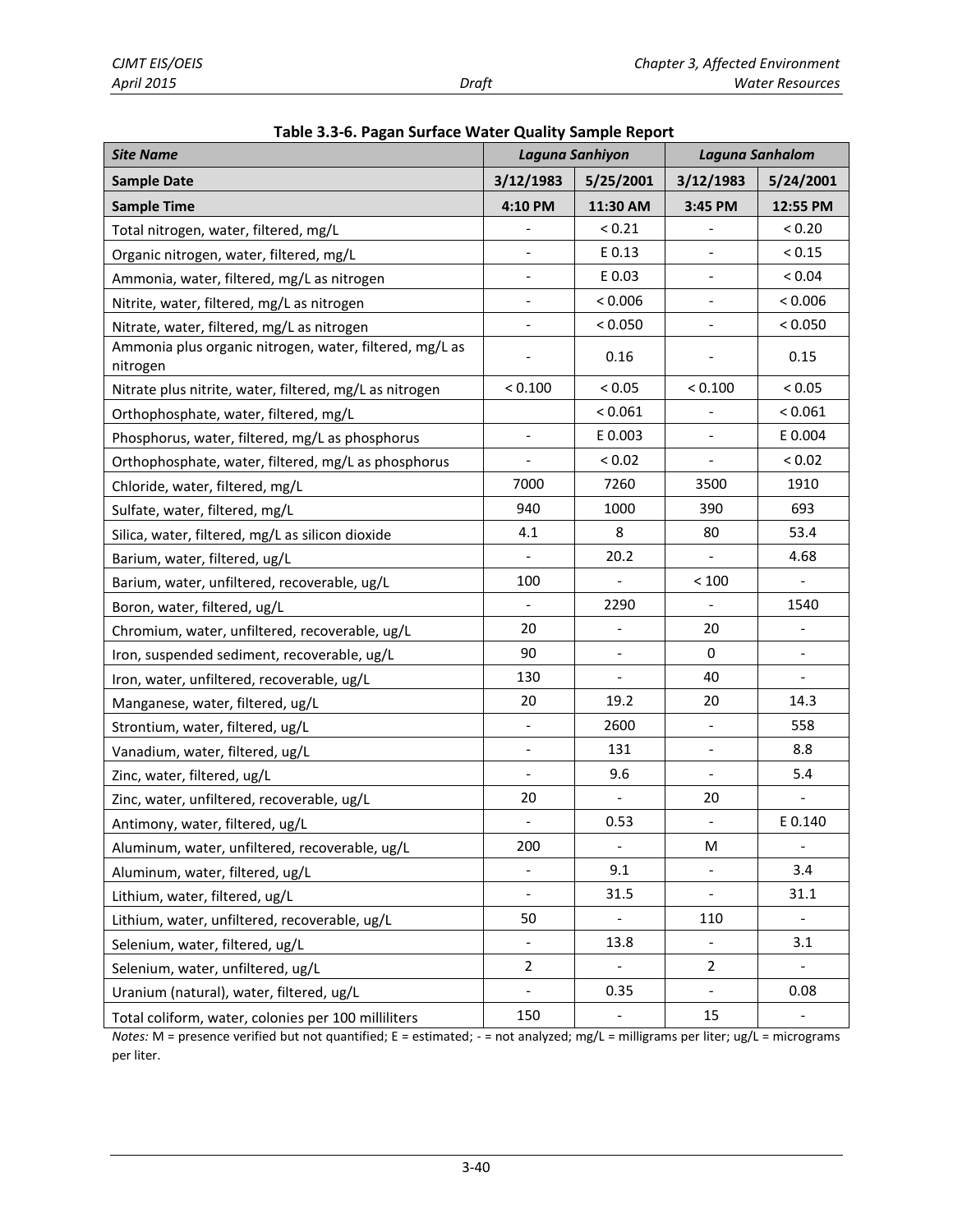# **3.3.5.2 Groundwater Resources**

Knowledge of the groundwater resources of Pagan is limited to a 1957 study of the geology and hydrogeology of the island (Corwin et al. 1957), a 1978 planning study by the CNMI Office of Transition Studies and Planning; and limited water sampling conducted by the U.S. Geological Survey in 1983 and 2001 (U.S. Geological Survey 2014). The hydrogeology (i.e., groundwater geology) of Pagan likely does not include any large bodies of fresh groundwater near sea level (i.e., basal groundwater lenses). This is evidenced by the very limited amount of groundwater seeping from soil or rock (i.e., perennial seeps, springs). One minor seep was located on a cliff face along the west coast approximately 0.5 mile (0.8 kilometer) south of Bandeera Peninsula (Corwin et al. 1957). A limited basal confined aquifer may exist beneath Mount Pagan caldera because of the density difference between freshwater (from rainfall) and saltwater (from the adjacent ocean). This lens is likely to have developed in the Mount Pagan caldera, because the less-dense freshwater, if undisturbed by other forces, will "float" on top of the more-dense saltwater. However, the 1981 eruption and subsequent temperature convection currents have likely mixed saltwater with portions of the freshwater lens to an extent that development of this lens as a freshwater resource is questionable.

No large high-level groundwater bodies have been identified although small bodies of perched water (isolated small bodies of water found above the regional water table) may occur at depth on the South Volcano, Mount Pagan, and within the several calderas associated with the ancestral volcanoes that form the island (Corwin et al. 1957; CNMI Office of Transition Studies and Planning 1978).

Other potential sources of potable water are within the volcanic rock of the plains surrounding Mount Pagan, because of the high rates of infiltration and rapid circulation through the rocks. [Figure 3.3-5](#page-14-0) shows the location of the known groundwater wells on Pagan: a former Japanese well located north of the Japanese runway, four wells identified during a 2008 archaeological survey (CNMI Office of Transition Studies and Planning 1978; Athens 2009), and two additional wells located and sampled by Corwin et al. (1957). The wells are subject to saltwater intrusion and their current status is unknown (DoN 2013b).

Six relatively broadly-distributed groundwater samples were collected from accessible wells on Pagan by the U.S. Geological Survey in 1983 and two were collected in 2001 (U.S. Geological Survey 2014). These data suggest groundwater for the Shomushon area (area just east of Green and Red Beach, north of the Pagan airfield) to be below the U.S. Environmental Protection Agency's regional screening levels for potable water for nutrients and dissolved metals (U.S. Environmental Protection Agency 2014). Three of the wells Corwin et al. (1957) tested (Wells 1, 2, and 3) had total dissolved solids below the secondary drinking water maximum contaminant level. Two of these wells (Wells 2 and 3) had nitrate concentrations below the primary drinking water (i.e., mandatory drinking water quality standards under the Safe Drinking Water Act) maximum contaminant level. Therefore these two wells might be considered potable; however both of these have water high in silica.

# **3.3.5.3 Nearshore Waters**

Pagan has approximately 39 miles (63 kilometers) of undeveloped coastline that features diverse intertidal systems, with tide pools formed in basalt and limestone headlands exposed along the coast (Polhemus 2010). During coral surveys, visibility and apparent water quality was degraded in water